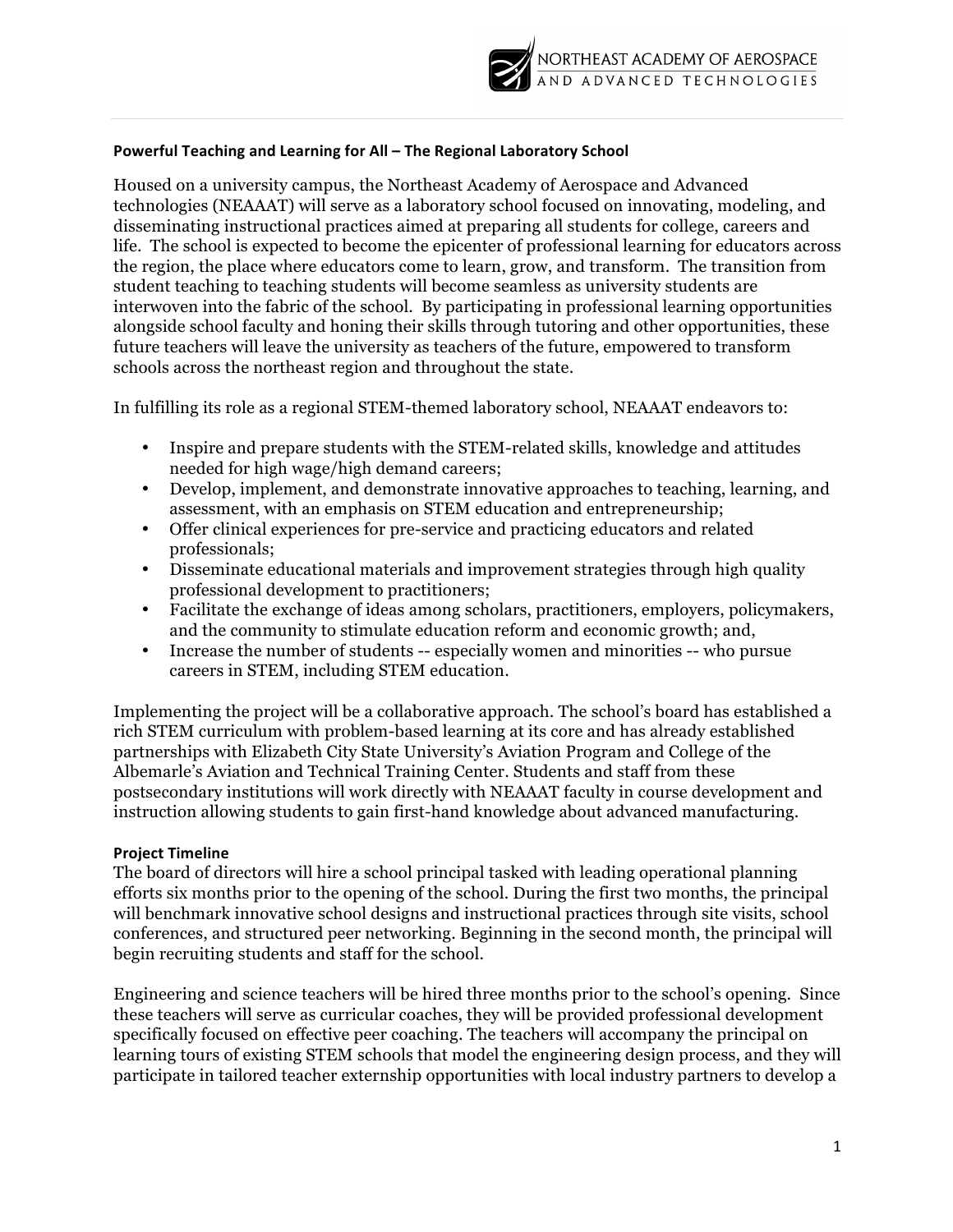

rich sense of the world of work for which they will prepare students. Through these experiences and participation on the school's Business Advisory Council, the science and engineering

teachers will identify specific training needed for career-relevant technologies to be incorporated into the curriculum and professional development.

At this time, a university liaison will be hired to foster positive and working relationships between ECSU, COA, and NEAAAT faculty, staff and students. As an employee of ECSU whose services will be contracted by the laboratory school, the liaison will serve as its chief advocate through service on university and community college panels and committees. The liaison will serve as a repository of knowledge regarding the use of university and college facilities, policies, and regulations and will coordinate the use of campus resources as needed. In addition, the liaison will assist school staff in curriculum development, course planning and post-secondary enrollment to ensure seamless pathways exist for students.

Two months prior to the first day of school, remaining teaching staff members will join the team. Over the course of the remaining three months, all staff members will participate in professional development focused on project-based learning, technology integration, peer feedback, best practices, and student counseling. Teachers will use this time to establish strong professional relationships, map the curriculum, and work closely with content experts to develop interdisciplinary units of instruction. Throughout the startup period, teachers will visit businesses and industries to further advance their understanding of workplace expectations, structure, and tools.

At the end of the startup phase, the school will be poised to offer students an innovative, engaging learning experience. Teachers will have unit plans/project plans that exceed established state standards, capitalize on technology integration, and mirror the expectations and structures of the workplace.

## **Measurement**

The success of this project will be determined by the effectiveness of the school in the first year and thereafter. Proposed measures include:

- Increased number of NEAAAT applicants in Year 2 (First year 120; 420 over five years);
- Increased number of STEM teacher candidates at ECSU by 50% over three years;
- Increased enrollment of pre-service teacher candidates at ECSU by 25% over three years;
- Number and frequency of professional development activities offered to teachers and the school and across the region;
- Number of and feedback from study visits conducted at the school; and,
- College readiness of NEAAAT students, as measured by ACT/PLAN scores.

## **Sustainability**

The collaborations already established with public and private sector partners illustrate a bright future for NEAAAT. Elizabeth City State University has agreed to house the school on its campus for the first two years of operation and has agreed to work with the school to secure funding for a new university aviation facility and school facility across from the Elizabeth City Aviation Park.